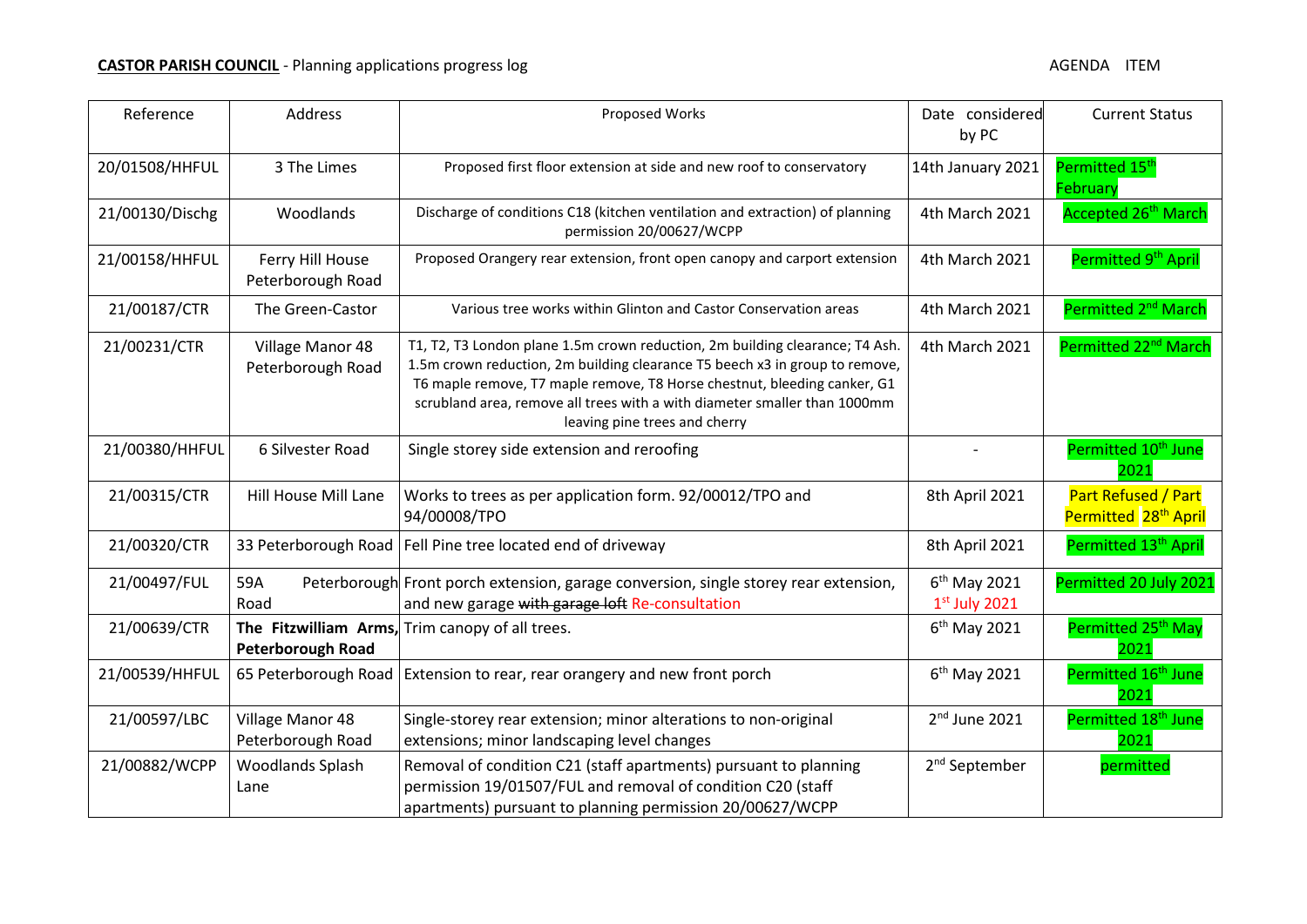| 21/01047/CTR    | 9 High Street                                                | T1 Walnut - Fell                                                                                                                                                                                       | 2 <sup>nd</sup> September | <b>Permitted 4th August</b>             |
|-----------------|--------------------------------------------------------------|--------------------------------------------------------------------------------------------------------------------------------------------------------------------------------------------------------|---------------------------|-----------------------------------------|
| 21/01157/CTR    | The Cedars 32<br>Peterborough Road                           | Various works - identified within the submitted Arboricultural Survey<br>dated 19th July 2021, as amended                                                                                              | 2 <sup>nd</sup> September | 7 <sup>th</sup> September               |
| 21/01264/CTR    | Village Manor 48<br>Peterborough Road                        | T.1 Cherry (orange dot) Raise crown to 3.5m above ground level, T.2<br>Laburnum (blue dot) 35% of the crown is already dead, remove tree.                                                              | 2 <sup>nd</sup> September | Permitted 10 <sup>th</sup><br>September |
| 21/01301/CTR    | 12 High Street                                               | T.1 Magnolia - Reduce and reshape crown by approximately 1m, T.2<br>Apple - Reduce and reshape upper crown by approximately 2m and<br>lateral crown spread by 1/2m                                     | 2 <sup>nd</sup> September | Permitted 24th<br>September             |
| 21/01299/FUL    | <b>Castor And Ailsworth</b><br><b>Cricket Club Port Lane</b> | Construction of a new cricket pavilion and demolition of the existing<br>cricket pavilion                                                                                                              | 7 <sup>th</sup> October   | Permitted 15 <sup>th</sup> March        |
| 21/01433/DISCHG | Old Mill Mill Lane                                           | Discharge of condition C10 (panel of pointing) pursuant to Listed<br>Building Consent 20/00752/LBC                                                                                                     | 7 <sup>th</sup> October   | Awaiting decision                       |
| 21/01432/CTR    | Verge Opposite 1 Clay                                        | Prunus domestica - Crown shape away from building due to close<br>proximity and to clear electricity cable. Crown lift to 5.5m over the<br>highway. Sever and strip ivy and remove self set elderberry | 7 <sup>th</sup> October   | Permitted 15 <sup>th</sup> October      |
| 21/01646/CTR    | The Old Rectory 10<br><b>Stocks Hill</b>                     | Fell row of 7 pine trees Description amended to:<br>T.1 - T.7 Scots Pine - Fell and replant with hedge [Retain Blue Spruce NE end of row]                                                              | 4th November              | Permitted 26 <sup>th</sup><br>November  |
| 21/01713/HHFUL  | Hanover House 17<br>Church Hill                              | Demolition of existing detached garage and construction of replacement<br>garage, to match original                                                                                                    | 2 <sup>nd</sup> December  | Permitted 16 <sup>th</sup> December     |
| 22/00196/CTR    | 9 Church Hill                                                | A line of purple prunus in v poor condition, including the one at the end<br>which abuts the boundary wall. Only prunus to be removed. Yew to be<br>retained                                           | 3rd March, 2022           | Permitted 22 <sup>nd</sup> March        |
| 22/00103/FUL    | Land Rear Of<br>Ambleside<br>Peterborough Road               | Erection of detached dwelling including formation of access, integral<br>garaging with annexe over, and landscaping                                                                                    | 3rd March, 2022           | Refused 29 <sup>th</sup> April          |
| 22/00115/DISCHG | Village Manor 48<br>Peterborough Road                        | Discharge of conditions C2 (materials) and C4 (doors) of planning<br>permission 21/00596/HHFUL                                                                                                         | Not consulted             | Decided 30 <sup>th</sup> March          |
| 22/00113/NONMAT | Village Manor 48<br>Peterborough Road                        | Non-material amendment (landscaping details are different to those<br>approved) of planning permission 21/00596/HHFUL                                                                                  | Not consulted             | Decided 18 <sup>th</sup> March          |
| 22/00137/NONMAT | Village Manor 48<br>Peterborough Road                        | Non-material amendment (landscaping details are different to those<br>approved) of Listed Building consent 21/00597/LBC                                                                                | Not consulted             | Decided 18 <sup>th</sup> March          |
| 22/00103/LBC    | Castor Village Hall                                          | <b>Replacement of Rear Windows</b>                                                                                                                                                                     | <b>7th April</b>          | <b>Permitted 25th April</b>             |